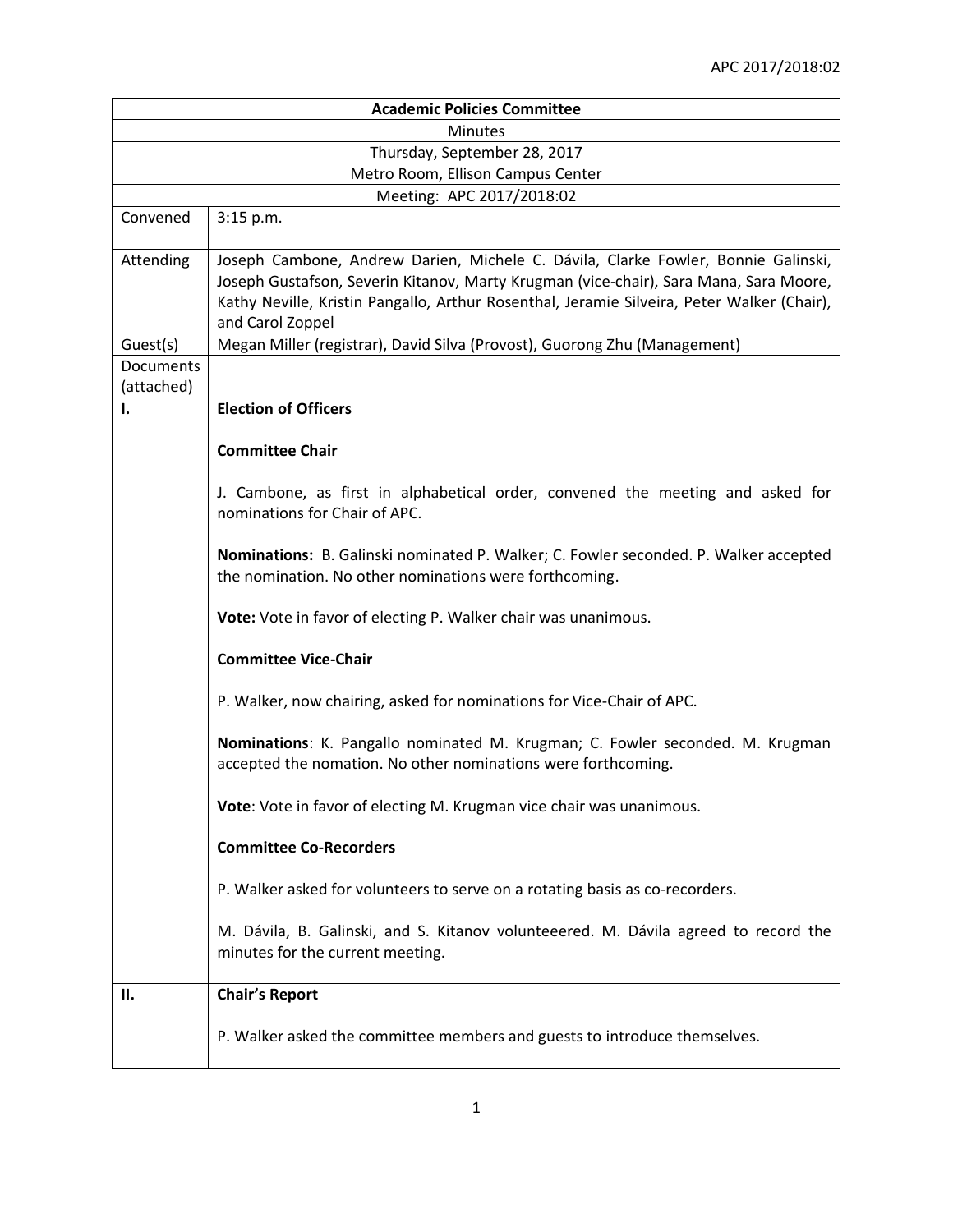|     | P. Walker briefly outlined the function and purpose of the Academic Policies Committee.<br>He also explained the process used, when possible, for approving minutes via e-mail<br>rather than as part of a face-to-face meeting.                                                                                                                                                                                                                                                                                |
|-----|-----------------------------------------------------------------------------------------------------------------------------------------------------------------------------------------------------------------------------------------------------------------------------------------------------------------------------------------------------------------------------------------------------------------------------------------------------------------------------------------------------------------|
|     | P. Walker pointed out that the committee is not fully staffed until it has 3 administrators,<br>16 faculty members, and 2 students. No students, as of yet, have been appointed by SGA.<br>P. Walker explained the importance and advantages (to the committee and to the<br>students and student body) of having student representation. He asked committee<br>members to "beat the bushes" and encourage some students who are normally free on<br>Thursdays at 3:15 to volunteer for the student positions.  |
| Ш.  | <b>Staffing of subcommittees</b>                                                                                                                                                                                                                                                                                                                                                                                                                                                                                |
|     | <b>Selective Retention Committee</b>                                                                                                                                                                                                                                                                                                                                                                                                                                                                            |
|     | P. Walker and B. Galinski explained the work of this committee (and that it meets three<br>times a year). The following members of Academic Policies agreed to serve on this<br>subcommittee: J. Cambone, M. Dávila, B. Galinski, S. Moore, J. Silveira, C. Zoppel. B.<br>Galinski added that it is important that a member of Student Affairs be part of this sub-<br>committee.                                                                                                                               |
|     | <b>Academic Calendar Committee</b>                                                                                                                                                                                                                                                                                                                                                                                                                                                                              |
|     | P. Walker explained the work of this committee. The following members of Academic<br>Policies agreed to serve on this subcommittee: A. Darien, C. Fowler, B. Galinski, M.<br>Krugman, K. Neville, K. Pangallo.                                                                                                                                                                                                                                                                                                  |
| IV. | <b>New Business</b>                                                                                                                                                                                                                                                                                                                                                                                                                                                                                             |
|     | A. International Business and World Languages Double Major Policy 17:188                                                                                                                                                                                                                                                                                                                                                                                                                                        |
|     | Motion: To approve policy 17:188, International Business (IB) and World Languages<br>(WLC) Double Major<br>Motion made by: J. Cambone<br>Seconded by: M. Krugman                                                                                                                                                                                                                                                                                                                                                |
|     | Overview: Guorong Zhu, as representative of International Business, and M. Dávila, for<br>WLC, explained this double major proposal, which would permit double dipping (share<br>courses across majors) between both departments. Dávila stated that the new WLC flow-<br>sheet, allowing IB courses, has been approved by the Curriculum Committee, and the<br>International Business Concentration flow-sheet, allowing WLC courses, will go for<br>approval to the Curriculum Committee at its next meeting. |
|     | Discussion:                                                                                                                                                                                                                                                                                                                                                                                                                                                                                                     |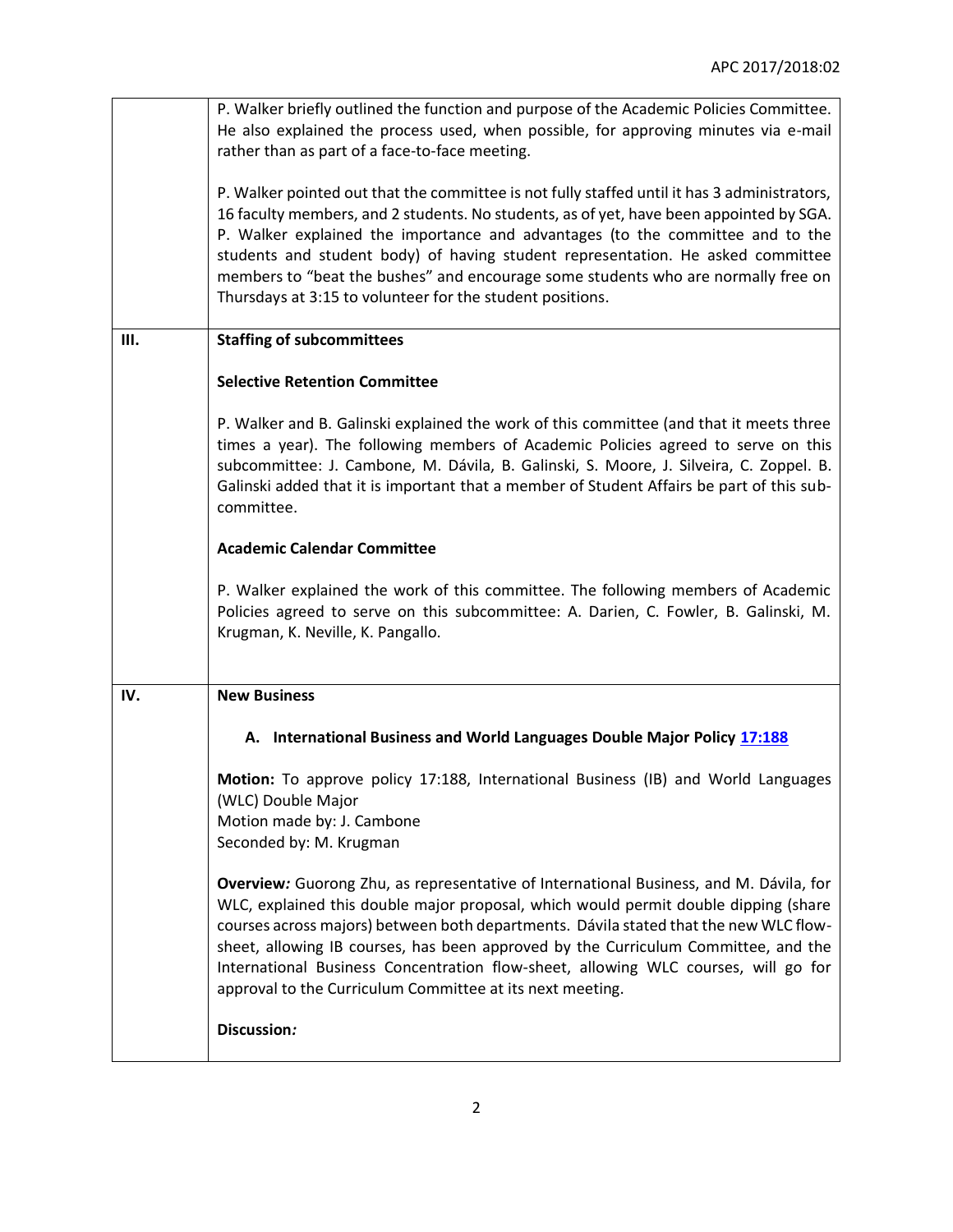P. Walker asked: Where in the Catalog will the new proposal appear? M. Miller said it should appear in the department-specific section of the catalog and not in the list of Academic Policies.

J. Cambone questioned what policy this was pointing at. M. Miller explained that the double-dipping rule is a long standing practice but not a policy. M. Miller says that this is something that needs to be clarified and maybe it's a way to establish correct policy parameters on how this is enacted. J. Cambone questioned: Should AP establish a general policy on double dipping; if we approve this one does it become policy? M. Krugman asked: Can we articulate a double major policy and pass that policy, and send this type of policy to the Curriculum Committee? It was stated that this process would take time while other departments might be trying to do such collaborations. J. Cambone asked if in passing this proposal we weren't in fact passing policy. A. Darien said that we can create a precedent that could be useful for other departments. M. Krugman asked: Does this action contradict any other policy? P. Walker thought not. He urged that in the process of a comprehensive review of academic policies, our committee address the general matter of double dipping in double-major or joint-major programs.

Other questions: Should Academic Policies be deciding on a principle? Is it in its jurisdiction? M. Miller said that this will serve as a clarification on double dipping. There are other departments thinking about this option such as Health Wellness, Communication, and Interdisciplinary Studies. J. Cambone questioned whether the discussion regarding a general policy should prompt another motion. M. Krugman suggested wording for such a policy: "Students who are double-majoring may count up to X credits of their coursework toward both of their majors to complete the two majors in 120 credits." M. Miller wondered if the language needed to be clearer: "For academic programs that allow double dipping, each department will decide what quantity of credits will be allowed to be shared." M. Krugman stated that this in fact was a joint major. J. Cambone suggested asking the All-University Committee to articulate a general policy. M. Miller said that if the Curriculum Committee approves the revised International Business flowsheet that would make the proposal stronger. A. Rosenthal asked whether students would be held up if the committee didn't approve the double-major proposal today.

## **Motion:**

To end discussion and vote on the original motion to approve 17:187 Motion made by: M. Krugman Seconded by: A. Rosenthal **Vote:** Motion to vote passed with one no vote and no abstentions.

## **Vote***:*

On the original motion to approve 17:187 Motion passed with three abstentions

**B. Amendment to Mass Transfer for STEM Pathways Programs, [18:038](https://polaris.salemstate.edu/governance/?trackingNum=18:038&search=all)**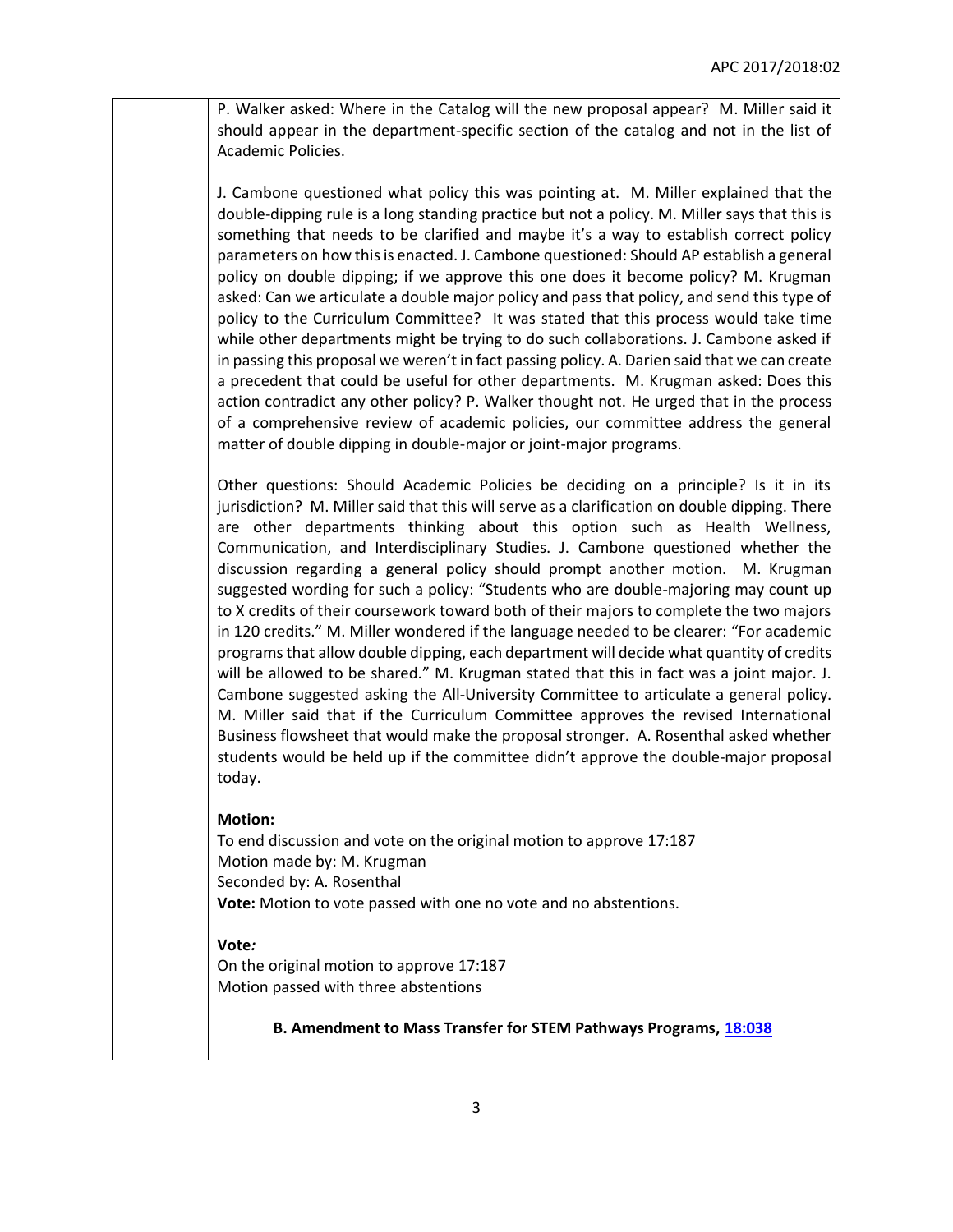|           | Motion: To approve policy 18:038, Amendment to Mass Transfer for STEM Pathways                                                                                                                                                                                                                                                                                                                                                                                                                                                                                                                                                                                                                                                                                                                                                                                                                                                                                                                                       |
|-----------|----------------------------------------------------------------------------------------------------------------------------------------------------------------------------------------------------------------------------------------------------------------------------------------------------------------------------------------------------------------------------------------------------------------------------------------------------------------------------------------------------------------------------------------------------------------------------------------------------------------------------------------------------------------------------------------------------------------------------------------------------------------------------------------------------------------------------------------------------------------------------------------------------------------------------------------------------------------------------------------------------------------------|
|           | Programs                                                                                                                                                                                                                                                                                                                                                                                                                                                                                                                                                                                                                                                                                                                                                                                                                                                                                                                                                                                                             |
|           | Motion made by: J. Cambone                                                                                                                                                                                                                                                                                                                                                                                                                                                                                                                                                                                                                                                                                                                                                                                                                                                                                                                                                                                           |
|           | Seconded by: B. Galinski                                                                                                                                                                                                                                                                                                                                                                                                                                                                                                                                                                                                                                                                                                                                                                                                                                                                                                                                                                                             |
|           | Overview: Provost D. Silva brought and distributed the portion of the proposal that had<br>not yet been submitted to the governance process. He then explained the proposal. This<br>is a request that comes from the Board of Higher Education as a result of a decision made<br>by that board at its meeting of June 20, 2017 to amend the Mass Transfer agreement,<br>which establishes transfer credit parity with all Massachusetts Public Colleges and<br>Universities. As a result of this amendment, SSU is obliged to accommodate the different<br>number of credits in the STEM Gen-Ed Foundation and help the transfer of Community<br>College credits to the universities. The Mass Transfer standard block is 34 credits and for<br>the Mass Transfer STEM block the state subtracted 6 credits. The six subtracted credits<br>would, under the current proposal, be made up in the Behavioral & Social Sciences and<br>Humanities & Fine Arts. This is a mandate that has to be in place by fall 2018. |
|           | Discussion: J. Silveira explained that the situation has affected her department and that<br>approving the STEM transfer block classes is fair. M. Miller explained that Transfer Block<br>students will not otherwise get the complete benefits from their Gen Ed program.                                                                                                                                                                                                                                                                                                                                                                                                                                                                                                                                                                                                                                                                                                                                          |
|           | Motion: To end discussion and vote on the original motion to approve 18:038<br>Motion made by: M. Krugman<br>Seconded by: J. Silveira                                                                                                                                                                                                                                                                                                                                                                                                                                                                                                                                                                                                                                                                                                                                                                                                                                                                                |
|           | Vote: Motion to vote passed with one abstention.                                                                                                                                                                                                                                                                                                                                                                                                                                                                                                                                                                                                                                                                                                                                                                                                                                                                                                                                                                     |
|           | Vote:                                                                                                                                                                                                                                                                                                                                                                                                                                                                                                                                                                                                                                                                                                                                                                                                                                                                                                                                                                                                                |
|           | On the original motion to approve 18:038                                                                                                                                                                                                                                                                                                                                                                                                                                                                                                                                                                                                                                                                                                                                                                                                                                                                                                                                                                             |
|           | Motion passed with one abstention.                                                                                                                                                                                                                                                                                                                                                                                                                                                                                                                                                                                                                                                                                                                                                                                                                                                                                                                                                                                   |
|           |                                                                                                                                                                                                                                                                                                                                                                                                                                                                                                                                                                                                                                                                                                                                                                                                                                                                                                                                                                                                                      |
| v.        | Adjournment                                                                                                                                                                                                                                                                                                                                                                                                                                                                                                                                                                                                                                                                                                                                                                                                                                                                                                                                                                                                          |
|           | Motion to adjourn.                                                                                                                                                                                                                                                                                                                                                                                                                                                                                                                                                                                                                                                                                                                                                                                                                                                                                                                                                                                                   |
|           | Motion made by:                                                                                                                                                                                                                                                                                                                                                                                                                                                                                                                                                                                                                                                                                                                                                                                                                                                                                                                                                                                                      |
|           | Seconded by:                                                                                                                                                                                                                                                                                                                                                                                                                                                                                                                                                                                                                                                                                                                                                                                                                                                                                                                                                                                                         |
|           | Motion passed unanimously.                                                                                                                                                                                                                                                                                                                                                                                                                                                                                                                                                                                                                                                                                                                                                                                                                                                                                                                                                                                           |
| Adjourned | at 4:30 p.m.                                                                                                                                                                                                                                                                                                                                                                                                                                                                                                                                                                                                                                                                                                                                                                                                                                                                                                                                                                                                         |
|           |                                                                                                                                                                                                                                                                                                                                                                                                                                                                                                                                                                                                                                                                                                                                                                                                                                                                                                                                                                                                                      |
|           |                                                                                                                                                                                                                                                                                                                                                                                                                                                                                                                                                                                                                                                                                                                                                                                                                                                                                                                                                                                                                      |

Respectfully submitted,

Michele C. Dávila